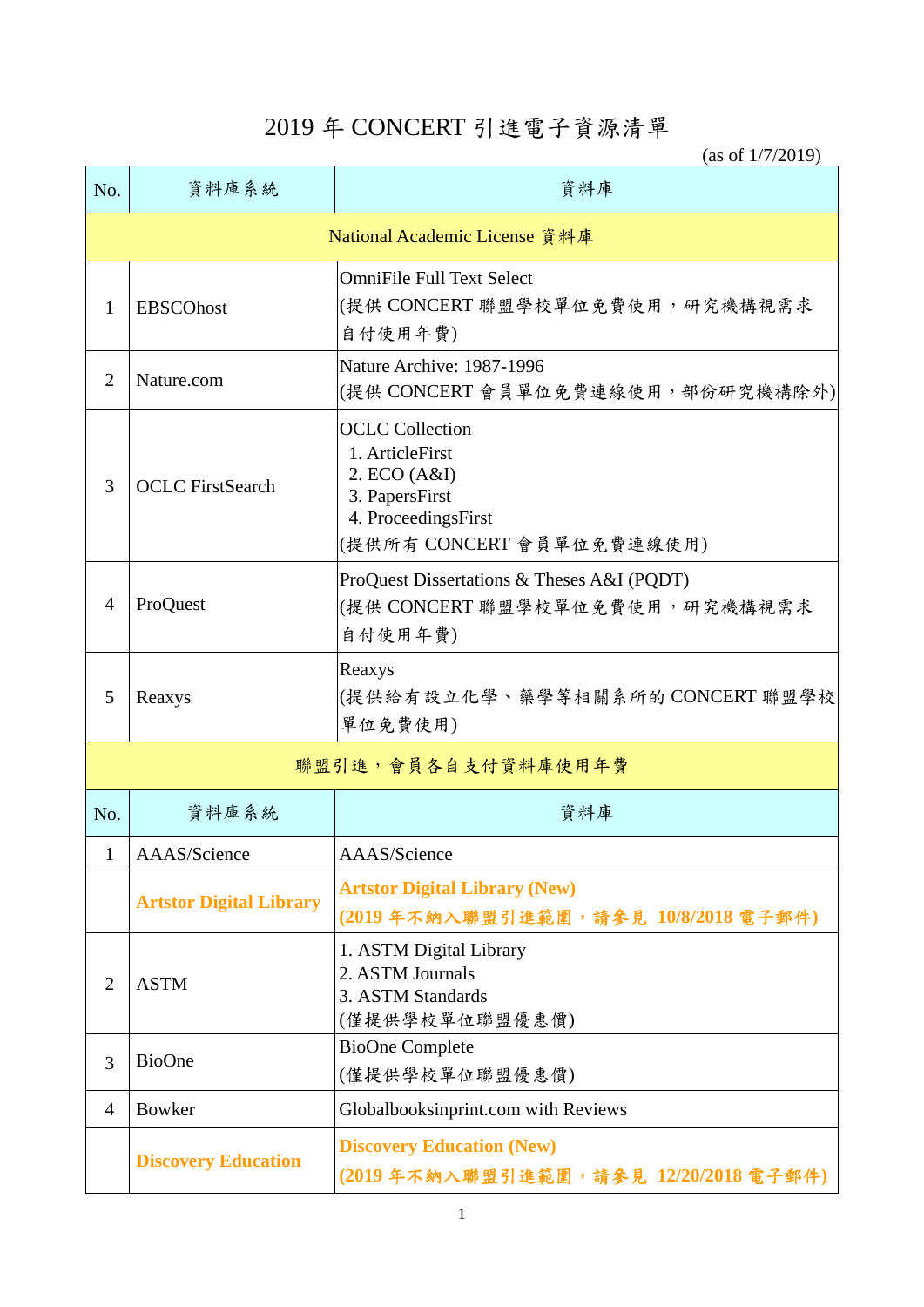| No.    | 資料庫系統                                                          | 資料庫                                                                                                                                                                                                                                                                                                                                                                                                                                                                                                                                                                                                                  |
|--------|----------------------------------------------------------------|----------------------------------------------------------------------------------------------------------------------------------------------------------------------------------------------------------------------------------------------------------------------------------------------------------------------------------------------------------------------------------------------------------------------------------------------------------------------------------------------------------------------------------------------------------------------------------------------------------------------|
| 5      | <b>EBSCOhost</b>                                               | 1. Academic Search Complete<br>2. Academic Search Elite<br>3. Academic Search Premier<br>4. Art Full Text (H.W. Wilson)<br>5. ATLA Religion Database with ATLA Serials<br>6. Business Source Complete<br>7. Business Source Elite<br>8. Business Source Premier<br>9. CINAHL Collection<br>10. Communication & Mass Media Complete<br>11. EconLit<br>12. EconLit with Full Text<br>13. Education Research Complete<br>14. Hospitality & Tourism Complete<br>15. Library Literature and Information Science Full Text (H.W.<br>Wilson)<br>16. MLA International Bibliography<br>17. OmniFile Full Text Select (供研究單位) |
| 6      | <b>Eikon with Datastream</b><br>for Office                     | Eikon with Datastream for Office                                                                                                                                                                                                                                                                                                                                                                                                                                                                                                                                                                                     |
| $\tau$ | <b>Emerald Insight</b>                                         | 1. Emerald eCase (New)<br>2. Emerald Journals                                                                                                                                                                                                                                                                                                                                                                                                                                                                                                                                                                        |
| 8      | Gale                                                           | 1. Biography in Context<br>2. Literature Resource Center                                                                                                                                                                                                                                                                                                                                                                                                                                                                                                                                                             |
| 9      | <b>Grolier Online</b>                                          | <b>Grolier Online</b>                                                                                                                                                                                                                                                                                                                                                                                                                                                                                                                                                                                                |
| 10     | <b>HeinOnline</b>                                              | <b>HeinOnline Academic Core Collection (New)</b><br>(僅特定研究機構適用)                                                                                                                                                                                                                                                                                                                                                                                                                                                                                                                                                      |
| 11     | <b>IEEE</b> Xplore                                             | <b>IEEE/IET Electronic Library (IEL)</b><br>(僅提供學校單位聯盟優惠價)                                                                                                                                                                                                                                                                                                                                                                                                                                                                                                                                                           |
| 12     | InCites <sup>TM</sup> Journal Citation<br>Reports <sup>®</sup> | InCites <sup>™</sup> Journal Citation Reports <sup>®</sup> (Perpetual License)                                                                                                                                                                                                                                                                                                                                                                                                                                                                                                                                       |
|        | <b>InnovationQ Plus</b>                                        | <b>InnovationQ Plus (New)</b><br>(2019年不納入聯盟引進範圍,請參見 12/6/2018 電子郵件)                                                                                                                                                                                                                                                                                                                                                                                                                                                                                                                                                 |
| 13     | <b>JoVE</b>                                                    | 1. Journal of Visualized Experiments<br>2. JoVE Science Education                                                                                                                                                                                                                                                                                                                                                                                                                                                                                                                                                    |
| 14     | <b>JSTOR</b>                                                   | 1. Arts & Sciences I Collection<br>2. Arts & Sciences II Collection                                                                                                                                                                                                                                                                                                                                                                                                                                                                                                                                                  |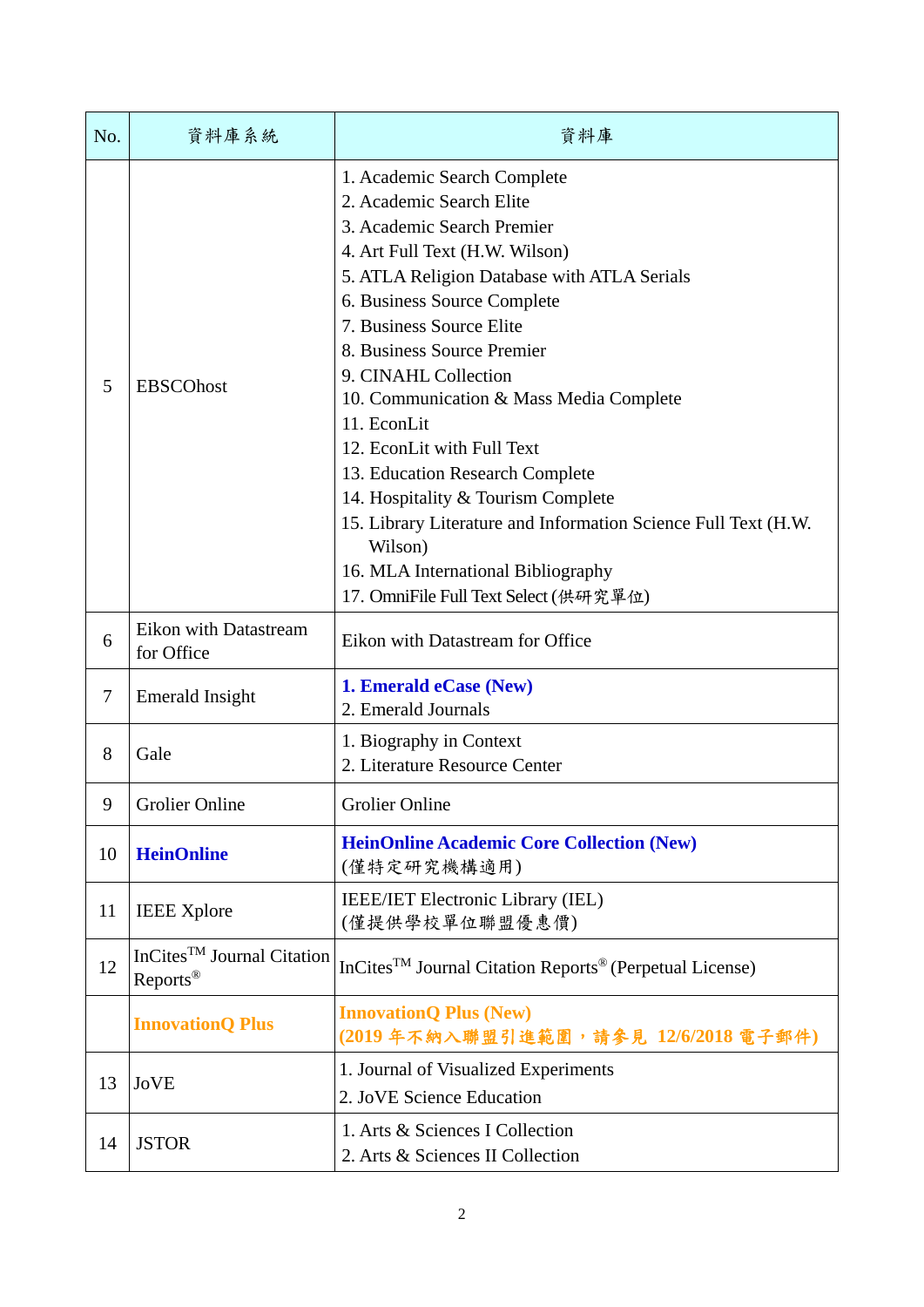| No. | 資料庫系統                                      | 資料庫                                                                                                                                                                                                                                                                                                                                                                                                                                                                                                                                                                      |
|-----|--------------------------------------------|--------------------------------------------------------------------------------------------------------------------------------------------------------------------------------------------------------------------------------------------------------------------------------------------------------------------------------------------------------------------------------------------------------------------------------------------------------------------------------------------------------------------------------------------------------------------------|
|     |                                            | 3. Arts & Sciences III Collection<br>4. Arts & Sciences IV Collection<br>5. Arts & Sciences V Collection<br>6. Arts & Sciences VI Collection<br>7. Arts & Sciences VII Collection<br>8. Arts & Sciences VIII Collection<br>9. Arts & Sciences IX Collection<br>10. Arts & Sciences X Collection<br>11. Arts & Sciences XI Collection<br>12. Arts & Sciences XII Collection<br>13. Arts & Sciences XIII Collection<br>14. Arts & Sciences XIV Collection<br>15. Arts & Sciences XV Collection<br>16. Health & General Sciences Collection<br>17. Life Sciences Collection |
| 15  | <b>Lexis Advance</b>                       | <b>Lexis Advance (New)</b><br>(僅提供學校單位聯盟優惠價)                                                                                                                                                                                                                                                                                                                                                                                                                                                                                                                             |
| 16  | LexisNexis Academic                        | LexisNexis Academic<br>(僅提供學校單位聯盟優惠價)                                                                                                                                                                                                                                                                                                                                                                                                                                                                                                                                    |
| 17  | <b>Medici.tv</b>                           | <b>Medici.tv (New)</b>                                                                                                                                                                                                                                                                                                                                                                                                                                                                                                                                                   |
| 18  | nature.com                                 | Nature Journals, Academic Journals on nature.com                                                                                                                                                                                                                                                                                                                                                                                                                                                                                                                         |
| 19  | Naxos Music Library                        | <b>Naxos Music Library</b>                                                                                                                                                                                                                                                                                                                                                                                                                                                                                                                                               |
| 20  | <b>Naxos Spoken Word</b><br><b>Library</b> | <b>Naxos Spoken Word Library (New)</b>                                                                                                                                                                                                                                                                                                                                                                                                                                                                                                                                   |
| 21  | <b>OCLC</b> FirstSearch                    | WorldCat                                                                                                                                                                                                                                                                                                                                                                                                                                                                                                                                                                 |
| 22  | <b>Oxford Art Online</b>                   | Grove Art Online                                                                                                                                                                                                                                                                                                                                                                                                                                                                                                                                                         |
| 23  | Oxford Journals<br>Collection              | <b>Oxford Journals Collection</b>                                                                                                                                                                                                                                                                                                                                                                                                                                                                                                                                        |
| 24  | <b>Oxford Music Online</b>                 | <b>Grove Music Online</b>                                                                                                                                                                                                                                                                                                                                                                                                                                                                                                                                                |
| 25  | <b>Oxford Reference</b>                    | <b>Premium Collection</b>                                                                                                                                                                                                                                                                                                                                                                                                                                                                                                                                                |
| 26  | Project MUSE                               | Project MUSE                                                                                                                                                                                                                                                                                                                                                                                                                                                                                                                                                             |
| 27  | ProQuest                                   | 1. ABI/INFORM Collection<br>2. ABI/INFORM Global<br>3. Advanced Technologies & Aerospace Database                                                                                                                                                                                                                                                                                                                                                                                                                                                                        |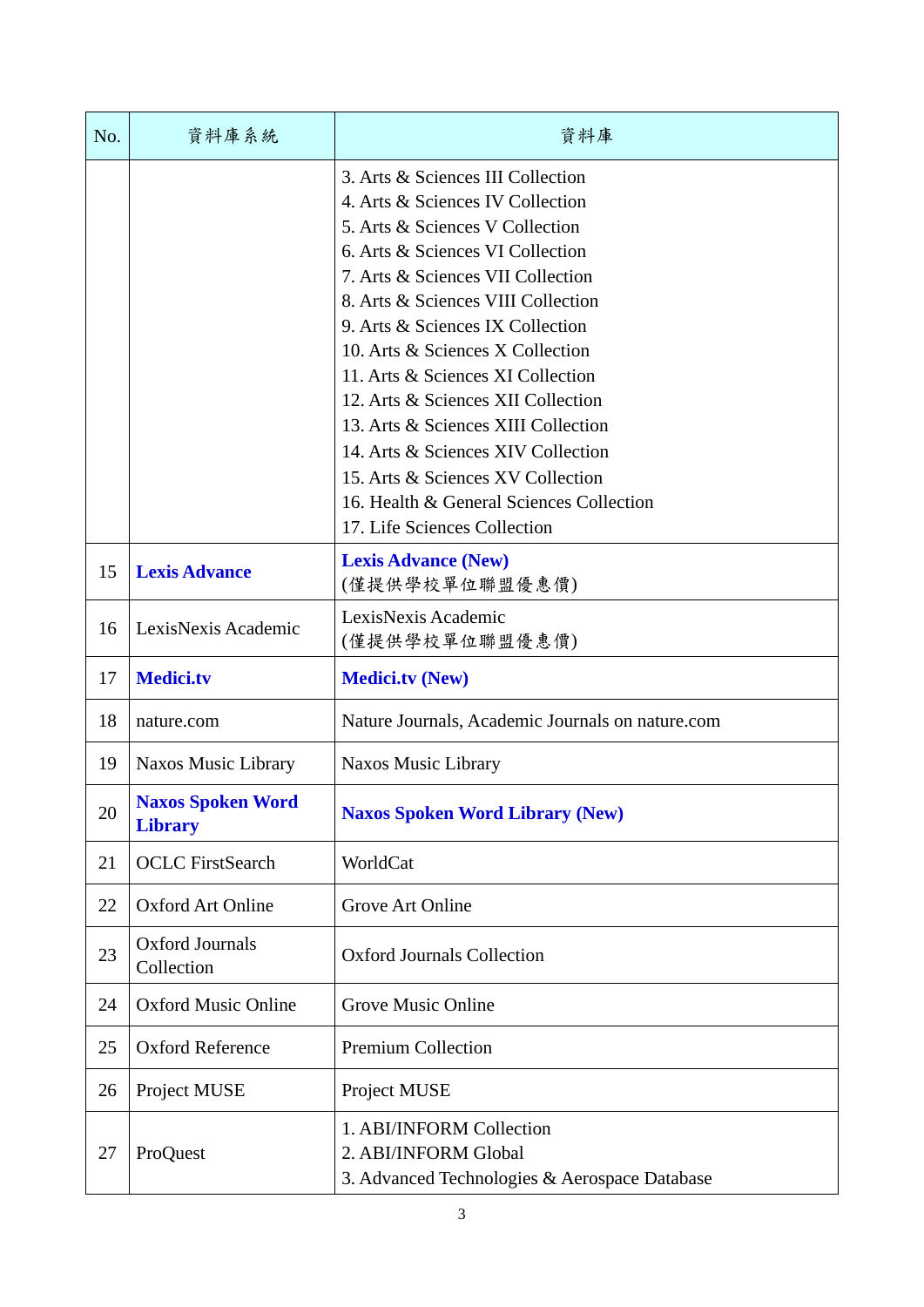| No. | 資料庫系統                    | 資料庫                                                                                                                                                                                                                                                                                                                                                                                                                                                                                                                                                                                                                                                                                 |
|-----|--------------------------|-------------------------------------------------------------------------------------------------------------------------------------------------------------------------------------------------------------------------------------------------------------------------------------------------------------------------------------------------------------------------------------------------------------------------------------------------------------------------------------------------------------------------------------------------------------------------------------------------------------------------------------------------------------------------------------|
|     |                          | 4. AGRICOLA<br>5. Aquatic Sciences and Fisheries Abstracts (ASFA)<br>6. Arts & Humanities Database<br>7. Biological Science Database<br>8. Career & Technical Education Database<br>9. Education Database<br>10. Entrepreneurship Database<br>11. Library and Information Science Abstracts (LISA)<br>12. Linguistics and Language Behavior Abstracts (LLBA)<br>13. Materials Science & Engineering Database (原 SciTech<br>Premium Collection)<br>14. Natural Science Collection<br>15. Periodicals Index Online (PIO)<br>16. Research Library<br>17. Sociological Abstracts<br>18. The Vogue Archive<br>19. ProQuest Dissertations & Theses A&I (PQDT) (供研究單位)<br>(部份資料庫特定研究機構不適用) |
| 28  | <b>RefWorks</b>          | RefWorks (書目管理軟體)<br>(僅提供學校單位聯盟優惠價)                                                                                                                                                                                                                                                                                                                                                                                                                                                                                                                                                                                                                                                 |
| 29  | Research Insight         | North America (北美版), Global (全球版), Backdata (Historical<br>Files - North America only) (北美版回溯資料)<br>(僅提供學校單位聯盟優惠價)                                                                                                                                                                                                                                                                                                                                                                                                                                                                                                                                                                  |
| 30  | SAE Mobilus <sup>™</sup> | <b>Technical Papers</b><br>(僅提供學校單位聯盟優惠價)                                                                                                                                                                                                                                                                                                                                                                                                                                                                                                                                                                                                                                           |
| 31  | ScienceDirect            | ScienceDirect                                                                                                                                                                                                                                                                                                                                                                                                                                                                                                                                                                                                                                                                       |
| 32  | SciFinder                | SciFinder<br>(僅提供學校單位聯盟優惠價)                                                                                                                                                                                                                                                                                                                                                                                                                                                                                                                                                                                                                                                         |
| 33  | Scopus                   | Scopus                                                                                                                                                                                                                                                                                                                                                                                                                                                                                                                                                                                                                                                                              |
| 34  | Springer                 | <b>Springer Journals</b>                                                                                                                                                                                                                                                                                                                                                                                                                                                                                                                                                                                                                                                            |
| 35  | Taylor & Francis         | Taylor & Francis Journals                                                                                                                                                                                                                                                                                                                                                                                                                                                                                                                                                                                                                                                           |
| 36  | Ulrichsweb               | Ulrichsweb.com                                                                                                                                                                                                                                                                                                                                                                                                                                                                                                                                                                                                                                                                      |
| 37  | Web of Science           | 1. Arts and Humanities Citation Index (A&HCI)<br>2. Science Citation Index Expanded (SCIE)<br>3. Social Sciences Citation Index (SSCI)<br>(Perpetual License)                                                                                                                                                                                                                                                                                                                                                                                                                                                                                                                       |